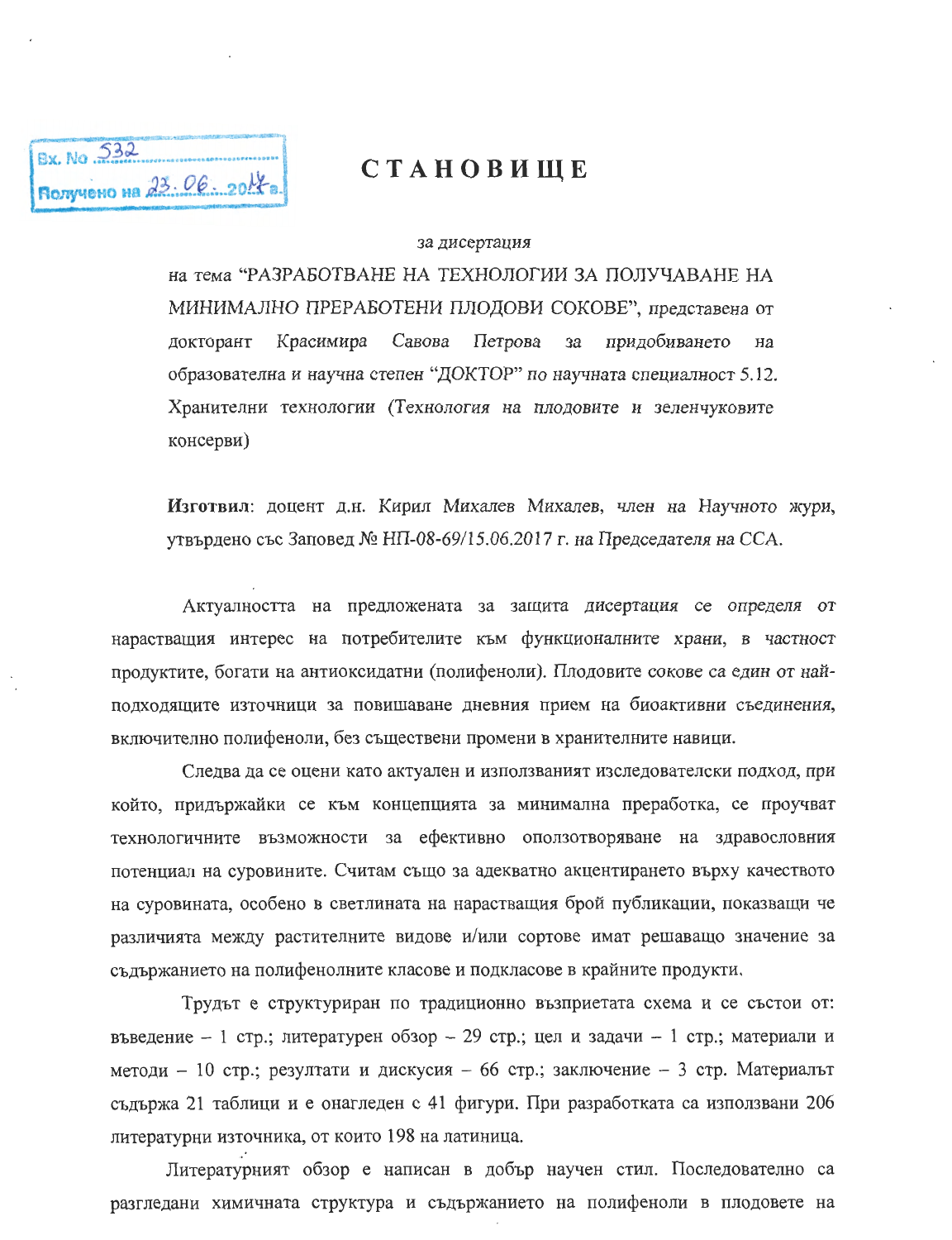ягодоплодните видове, в частност на касиса и къпината; технологичните фактори, влияещи върху стабилността на антоцианите; ролята на антиоксидантите за човешкото здраве, както и методите за in vitro определяне на тоталния антиоксидантен капацитет.

Представеният в дисертацията експериментален материал е резултат от изпълнението на една добре обмислена опитна схема - след скринингово изследване, включващо три сорта от всеки вид плод (касис, къпина) и три варианта на предварителна обработка на суровината, е осъществена оптимизация на ензимната мацерация на плодовите каши; на база резултатите от предходните изследвания е разработена и валидирана технологична схема за получаване на плодови сокове чрез комбинирано механично и ензимно дезинтегриране на ягодоплодни.

Използван е широк набор от аналитични процедури, включващ фитохимични и микробиологични анализи, цветови измервания, сензорен анализ и др. Приложена е подходяща математико-статистическа обработка и моделиране на експерименталните данни.

Предложената дискусия на резултатите е като цяло коректна. Междинните изводи към отделните части на раздела "Резултати и дискусия" отразяват вярно поинтересните експериментални постижения и са добра основа за оформяне на обобщените изводи и приносите на дисертацията.

По-важните приноси на дисертацията могат да се характеризират, както следва:

- Установените зависимости на основните фитохимични показатели (съдържание на общи полифеноли и общи мономерни антоциани и общ антиоксидантен капацитет) на соковете от ягодоплодни от вида на плодовете (касис, къпина) и предварителната обработка (механична, ензимна) на суровината са принос с научно-приложен характер.
- Получените адекватни математически модели, описващи влиянието на дозата на ензимния препарат и продължителността на обработката върху добива и основните фитохимични показатели на соковете от касис и къпина са научен принос с голям потенциал за приложение.
- Оптимизираните условия на ензимната мацерация на плодовите каши от касис и къпина, както и разработената технологична схема за производството на минимално преработени плодови сокове с повишен антиоксидантен капацитет, са приноси с подчертано приложно значение

Основни резултати на дисертационния труд са популяризирани в три броя публикации, на английски език, като докторантът е водещ автор.